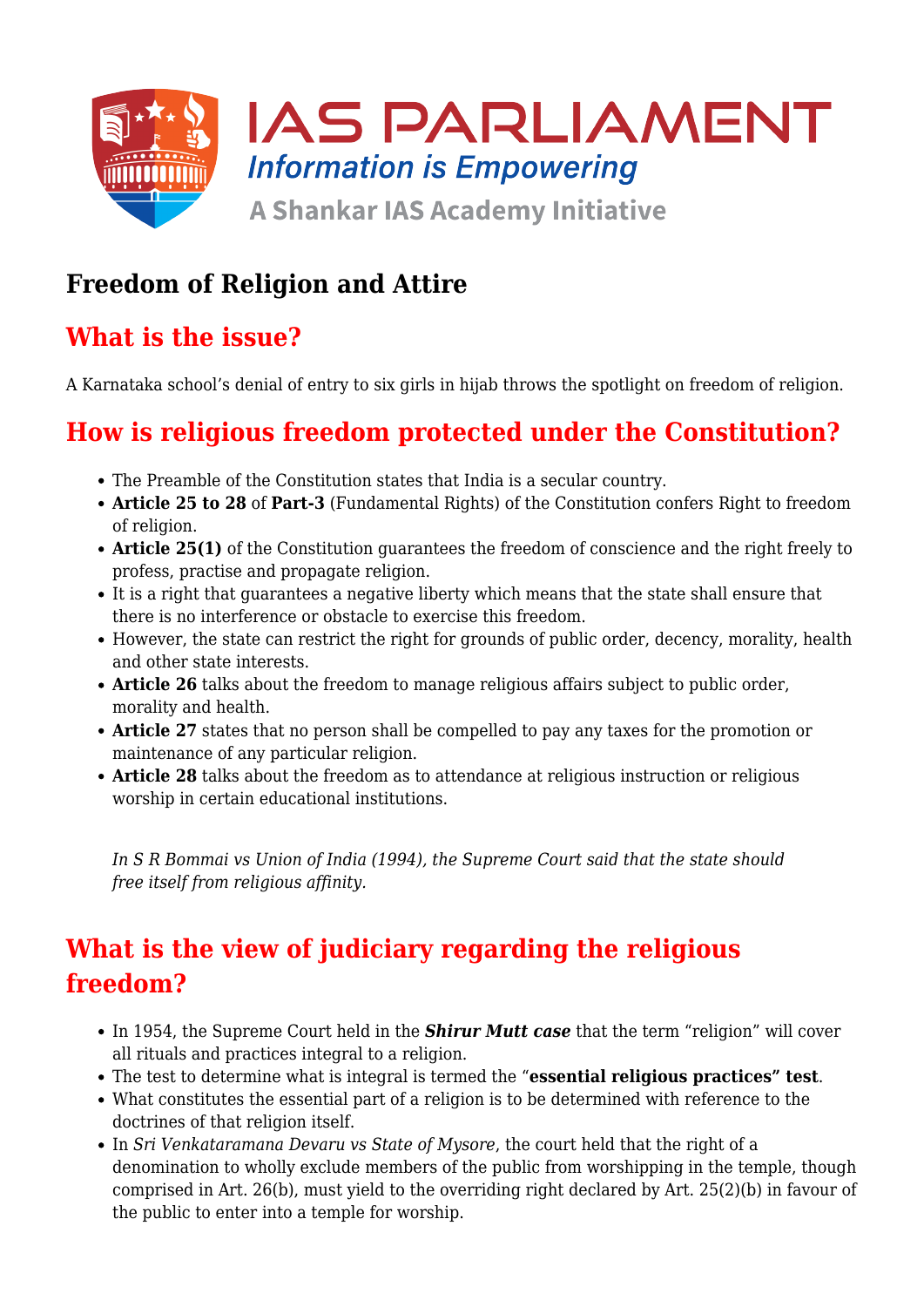### **How has the court interpreted the essential religious practices test in the past?**

- In a 2004 ruling, the Supreme Court held that the Ananda Marga sect had no fundamental **right to perform Tandava dance** in public streets, since it did not constitute an essential religious practice of the sect.
- In 2016, the Supreme Court upheld the discharge of a Muslim airman from the Indian Air Force for **keeping a beard**, distinguishing the case from that of Sikhs who are allowed to keep a beard.
- The court held that keeping a beard was not an essential part of Islamic practices.

*Regulation 425 of the Armed Force Regulations, 1964, prohibits the growth of hair by Armed Forces personnel, except for "personnel whose religion prohibits the cutting of hair or shaving of face".*

- In *Bijoe Emmanuel vs State of Kerala* (1986), students belonging to the denomination of Jehovah's Witnesses were allowed to **abstain from singing the national anthem** that they claimed to contradict their religious faith.
- The Supreme Court of Canada in *Multani* case (2006) upheld the right of a **Sikh student to wear a Kirpan** while attending the class, without harming others.

#### **How have courts ruled so far on the issue of a hijab?**

- The rulings of the Kerala High Court, particularly on the right of Muslim women to dress according to the tenets of Islam, throw up conflicting answers.
- **2015 Kerala case-** At least two petitions were filed before the Kerala High Court challenging the prescription of dress code for All India Pre-Medical Entrance.
- The CBSE argued that the rule was only to ensure that candidates would not use unfair methods by concealing objects within clothes.
- The Kerala HC directed the CBSE to put in place additional measures for checking students who intend to wear a dress according to their religious custom, but contrary to the dress code.
- If the invigilator requires the head scarf or the full sleeve garments to be removed and examined, then the petitioners shall subject themselves to that, by the authorised person.
- It also asked CBSE to issue general instructions to its Invigilators to ensure that religious sentiments be not hurt and at the same time discipline be not compromised.
- **Amna Bint Basheer v CBSE (2016**)- The Kerala HC held that the practice of wearing a hijab constitutes an essential religious practice but did not quash the CBSE rule.
- The court once again allowed for the additional measures and safeguards put in place.
- **Fathima Tasneem v State of Kerala (2018)-** The Kerala HC held that collective rights of an institution would be given primacy over individual rights of the petitioner.
- The court upheld the order of the school that refused to allow the headscarf among students.

*In the case of the hijab, Muslim woman are mandated to keep her head covered as per the verses from the Koran.*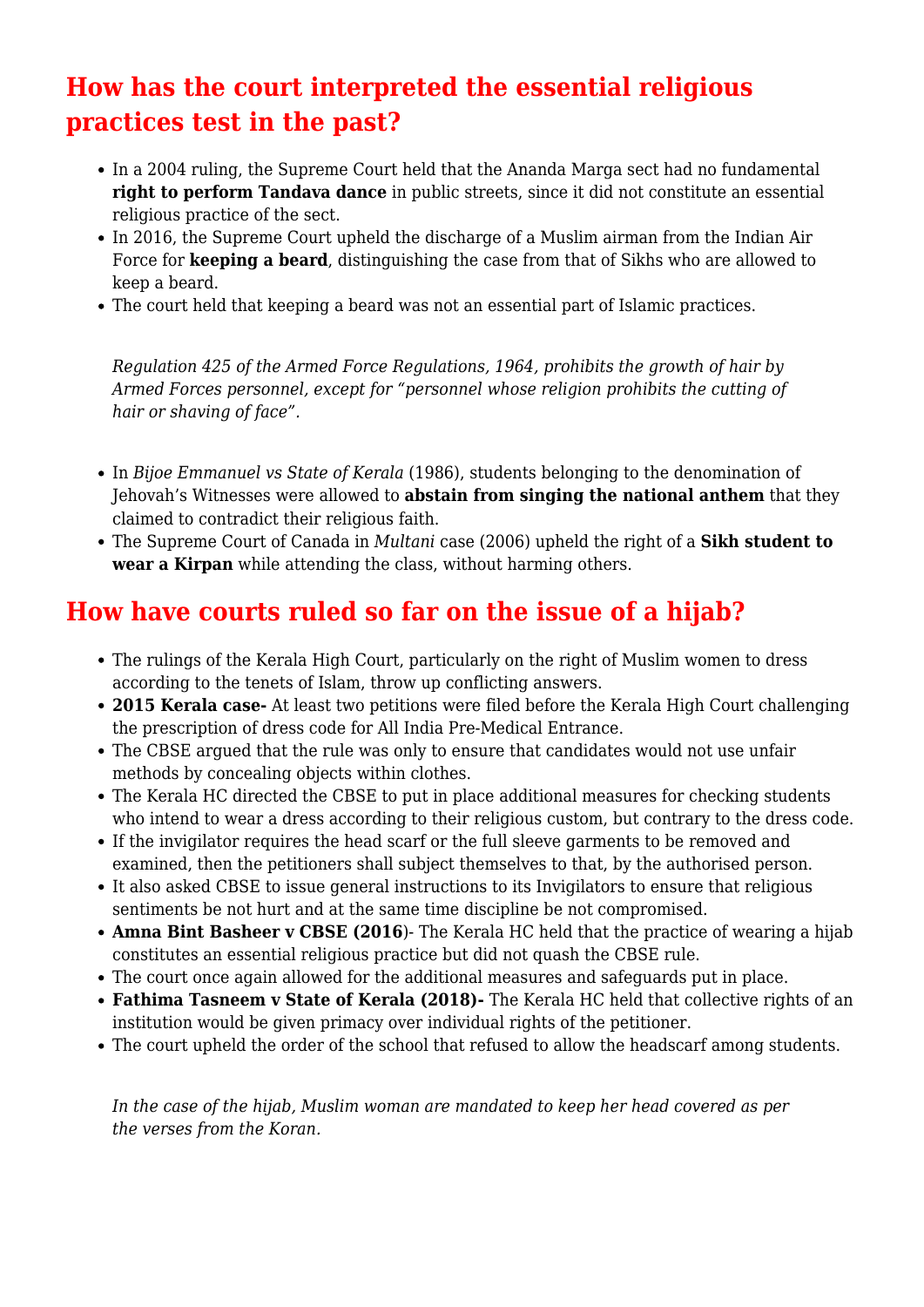# **What questions were propping over the episode of uniforms?**

- Administrators in the 1990s may have ordered uniforms to prevent competition amongst fashion-conscious teenagers.
- Today, there is no one uniform code which is mandated throughout the State.
- An unfortunate side-effect of the current controversy may well be a State administrative order decreeing uniforms for all college students throughout the State of Karnataka.
- It would be a killjoy response of an administration that prioritises uniformity over diversity.
- Also many questions pop up in the mind of people.
	- Would the same standards that banish a female hijab apply to a turban worn by a male Sikh student?
	- $\circ$  Can government colleges deny education to students who are seen to be violating a uniform code?
	- $\circ$  Is the hijab or even a full covering in any manner violative of the process of imparting education?
	- Can a government committed to female education deny education to those it deems improperly dressed?
	- $\circ$  Should implementation of a dress code be prioritised over imparting education to all that seek it?
- These questions will probably soon engage the attention of a constitutional court.

# **What does this incident throw light on?**

- Religious freedom is the hallmark of pluralism and inclusiveness.
- It is meant to advance social harmony and diversity.
- While legitimate restrictions are to be accepted, irrational and motivated intrusion into religious notions should be prevented.
- A teacher might want to see the face of the students for effectively conducting the class.
- So, a head veil is certainly permissible, whereas a face veil might not be. We need to strike a balance, whenever possible.
- A society riddled with communal polarisation needs to cultivate a constitutional mindset while examining the issues of religious freedom.
- Religious fanaticism, whether by the majority or the minority, has only damaged the secular mosaic.

#### **References**

- 1. <https://indianexpress.com/article/explained/explained-freedom-of-religion-and-attire-7757652/>
- 2. [https://www.thehindu.com/todays-paper/tp-opinion/the-interpretative-answer-to-the-hijab-row/](https://www.thehindu.com/todays-paper/tp-opinion/the-interpretative-answer-to-the-hijab-row/article38390056.ece) [article38390056.ece](https://www.thehindu.com/todays-paper/tp-opinion/the-interpretative-answer-to-the-hijab-row/article38390056.ece)
- 3. [https://www.newindianexpress.com/opinions/2022/feb/07/clothing-and-the-right-to-religious-fre](https://www.newindianexpress.com/opinions/2022/feb/07/clothing-and-the-right-to-religious-freedom-2416206.html) [edom-2416206.html](https://www.newindianexpress.com/opinions/2022/feb/07/clothing-and-the-right-to-religious-freedom-2416206.html)